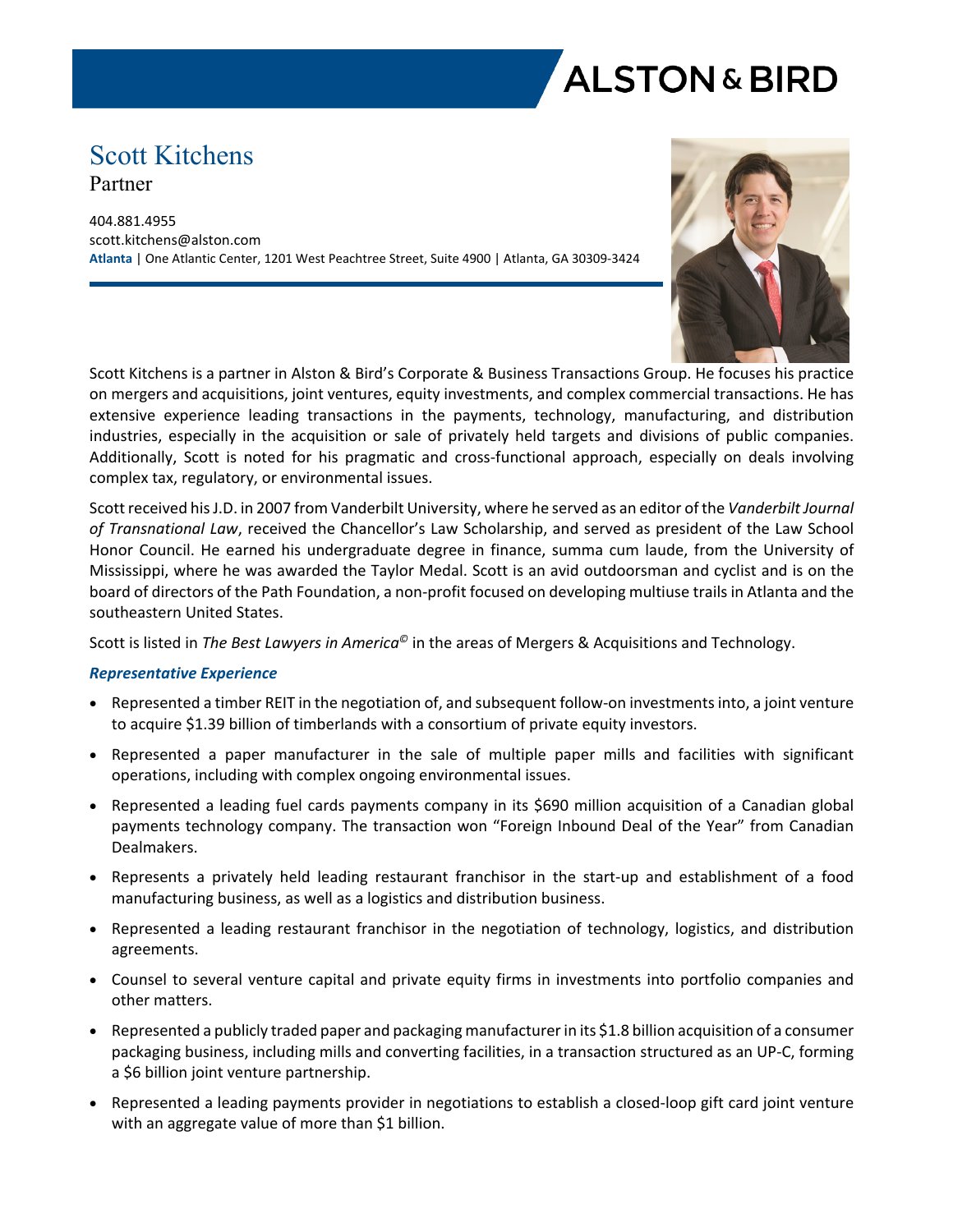

- Represented a leading packaging and paper provider in more than ten acquisitions of converting manufacturing businesses in multiple bolt-on transactions ranging in value from \$30 million to \$300 million.
- Represented a leading fuel cards payments company in a \$3.4 billion acquisition of a fleet and diversified payments technology company.
- Represented a Fortune 50 logistics company in supply chain, warehousing, and distribution agreements.
- Represented a U.S.-based flooring manufacturer in its \$1.5 billion purchase of a specialty Italian wall and floor tile manufacturing company.
- Counsel to one of the world's largest financial institutions in all phases of a cloud implementation in 37 countries, including privacy, security, regulatory, and transactional matters.
- Represented a fuel card payments company in its acquisition of a SaaS- and hardware-based telematics fleet management technology company.
- Negotiated the \$80+ million sale of a leading provider of paperboard packaging's heat transfer label technology division to a competitor.
- Counsel to a leading travel technology provider in its \$400 million acquisition of a majority interest in a leading Asian airline global distribution system.
- Represented a leading provider of paperboard packaging in the sale of its flexible film business to a competitor.
- Represented a flooring manufacturer in its \$150 million purchase of a laminate flooring technology company.
- Represented a building products manufacturer in the acquisition of a siding and façade manufacturing business.
- Represented an international semiconductor firm in the buyout of a U.S.-based semiconductor technology business.
- Represented an international movie studio in forming a joint venture with Atlanta-area developers to develop and build the largest Atlanta-area TV, movie, and videogame studio.
- Negotiated a client's acquisition of a packaging converting facility and related businesses.
- Represented one of the world's largest chemical companies in its acquisition of bioethanol production technology and related bioethanol joint ventures.
- Counsel to a leading provider of flexible packaging in its acquisition of a medical packaging manufacturing facility in a divestiture mandated by the Department of Justice.
- Counsel to a leading provider of technology services to the wholesale automotive auction industry in connection with technology licensing transactions.
- Represented a producer of paper and pulp products in a \$400 million acquisition of production facilities in a cross-border insolvency transaction.
- Represented a media conglomerate in its strategic disposition of its online gaming division and related assets.

#### *Publications & Presentations*

## *Publications*

"EU Ethics Guidelines for AI Are Just the Beginning," *Law360*, June 26, 2019.